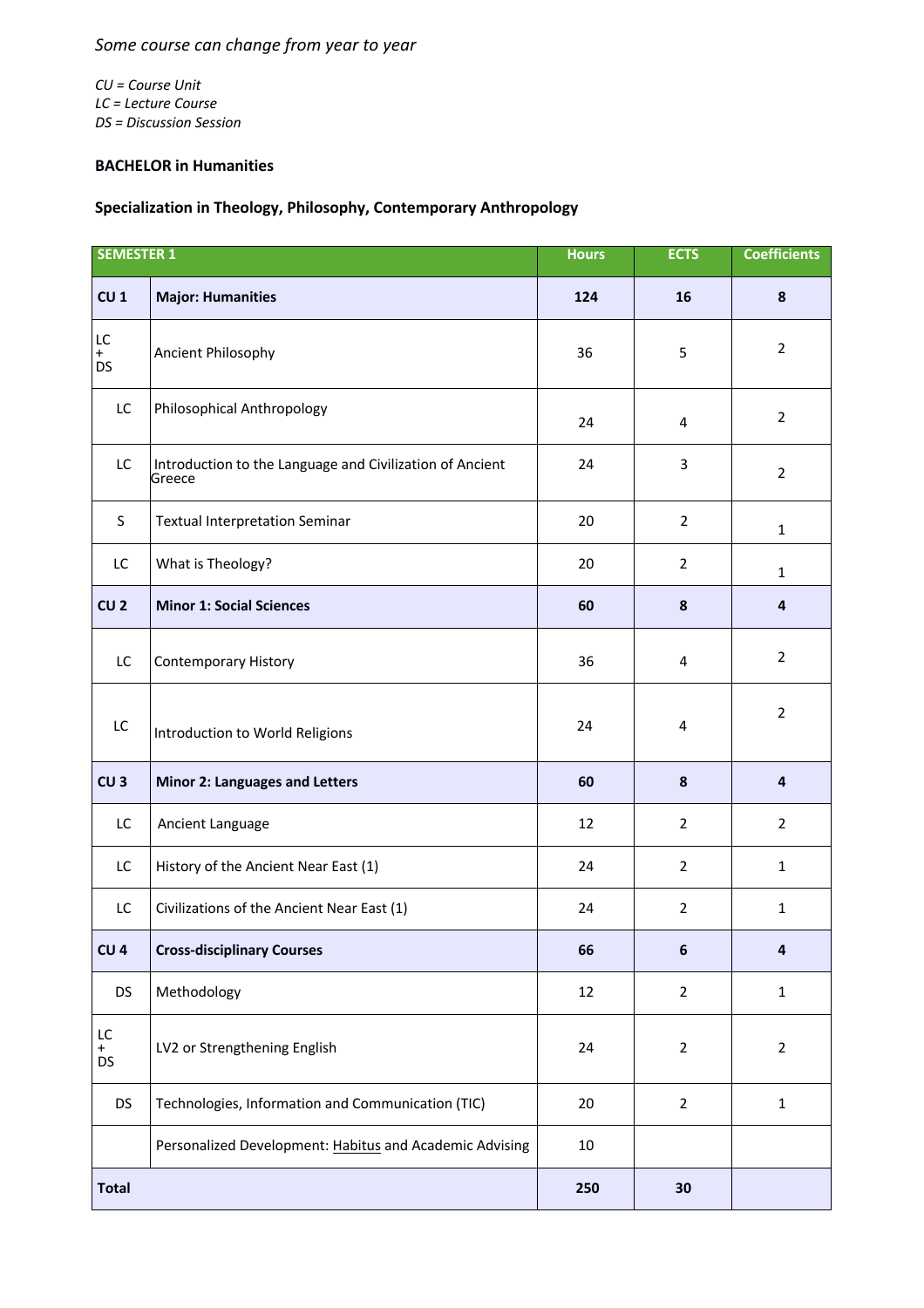| <b>SEMESTER 2</b>         |                                                                    | <b>Hours</b> | <b>ECTS</b>    | <b>Coefficients</b>     |
|---------------------------|--------------------------------------------------------------------|--------------|----------------|-------------------------|
| CU <sub>1</sub>           | <b>Major: Humanities</b>                                           | 144          | 16             | 8                       |
| LC                        | Medieval Philosophy                                                | 24           | 3              | $\overline{2}$          |
| LC                        | Modern Philosophy                                                  | 24           | 4              | 1                       |
| LC                        | Introduction to the Language and Civilization of Ancient<br>Greece | 24           | $\overline{2}$ | $\mathbf{1}$            |
| LC<br>$+$<br><b>DS</b>    | <b>Fundamentals of Theology</b>                                    | 36           | 4              | $\overline{2}$          |
| LC<br>$^{+}$<br><b>DS</b> | The World of the Bible (1)                                         | 36           | 3              | $\overline{2}$          |
| CU <sub>2</sub>           | <b>Minor 1: Social Science</b>                                     | 60           | 8              | 5                       |
| LC                        | Introduction to the Social Sciences                                | 24           | 4              | $\overline{2}$          |
| LC<br>$+$<br><b>DS</b>    | Sociology of Religion                                              | 36           | 4              | 3                       |
| CU <sub>3</sub>           | <b>Minor 2: Languages and Letters</b>                              | 60           | $\pmb{8}$      | 5                       |
| LC                        | Ancient Language                                                   | 12           | $\overline{2}$ | $\overline{2}$          |
| LC                        | History of the Ancient Near East (2)                               | 24           | $\overline{2}$ | $\mathbf{1}$            |
| LC                        | Civilizations of the Ancient Near East (2)                         | 24           | $\overline{2}$ | $\mathbf{1}$            |
| CU <sub>4</sub>           | <b>Cross-disciplinary Courses</b>                                  | 58           | 6              | $\overline{\mathbf{4}}$ |
| <b>DS</b>                 | Methodology                                                        | 12           | $\overline{2}$ | $\mathbf{1}$            |
| <b>DS</b>                 | English (Interpretation)                                           | 12           | $\overline{2}$ | $\mathbf{1}$            |
| LC<br>$+$<br>DS           | LV2 or Strengthening English                                       | 24           | $\overline{2}$ | $\overline{2}$          |
|                           | Personalized Development: Habitus and Academic Advising            | 10           |                |                         |
| <b>Total</b>              |                                                                    | 262          | 30             |                         |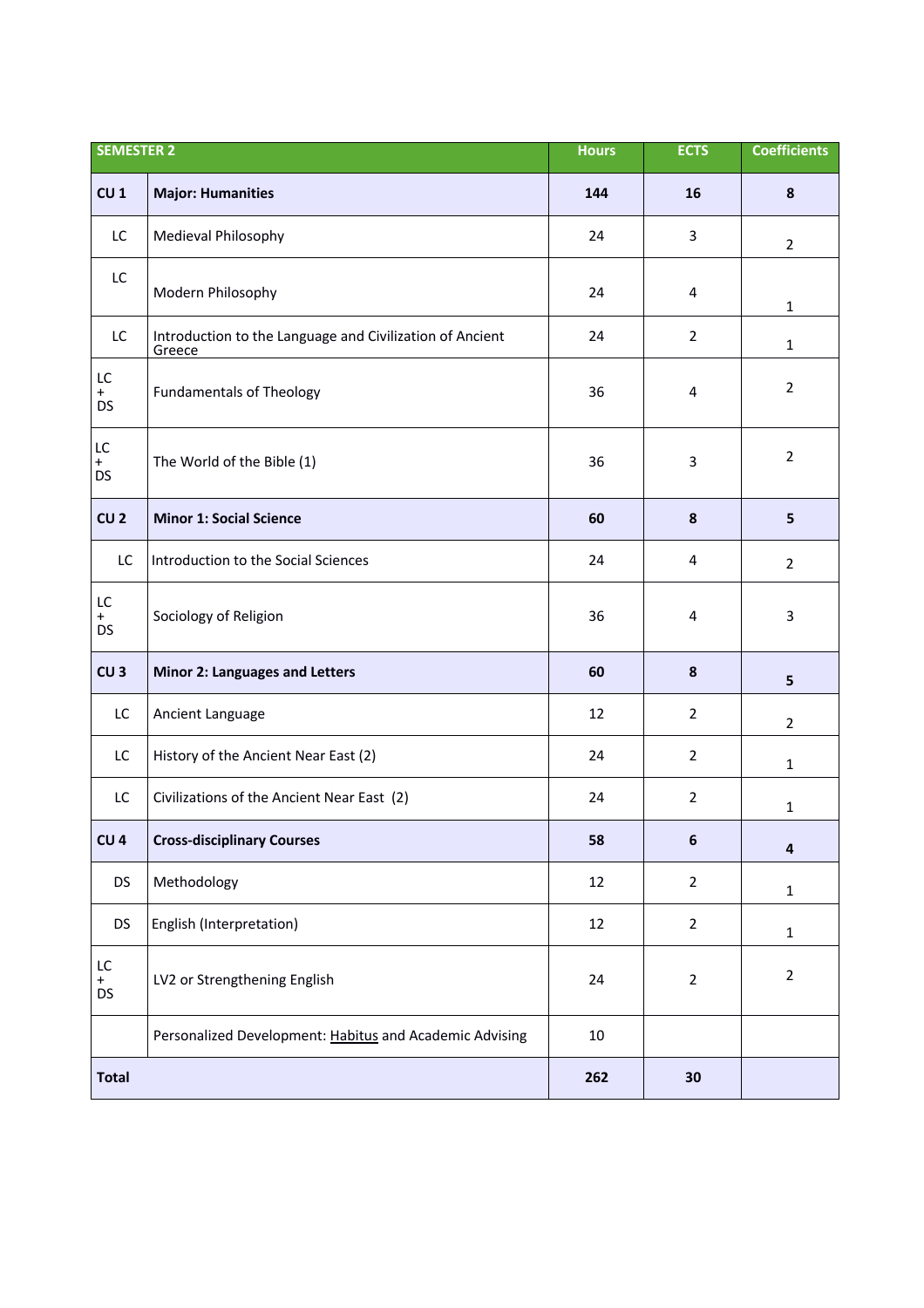| <b>SEMESTER 3</b>      |                                                                              | <b>Hours</b> | <b>ECTS</b>      | <b>Coefficients</b> |
|------------------------|------------------------------------------------------------------------------|--------------|------------------|---------------------|
| CU <sub>1</sub>        | <b>Major: Humanities</b>                                                     | 134          | 16               | 8                   |
| LC<br>$+$<br><b>DS</b> | Contemporary Philosophy: Phenomenology                                       | 36           | 4                | $\overline{2}$      |
| S                      | Seminar: Interpreting A Work                                                 | 20           | $\overline{2}$   | $\mathbf{1}$        |
| LC<br>$+$<br><b>DS</b> | The World of the Bible (2)                                                   | 36           | 4                | $\overline{2}$      |
| LC                     | <b>Ancient Christianity</b>                                                  | 18           | $\overline{2}$   | $\mathbf{1}$        |
| LC and<br>visits       | Heritage of Christianity                                                     | 24           | 4                | $\overline{2}$      |
| CU <sub>2</sub>        | <b>Minor 1: Social Science</b>                                               | 60           | 8                | 4                   |
| LC                     | Religion and Society in France from the Early Modern to the<br>Modern Period | 36           | 4                | $\overline{2}$      |
| LC                     | Introduction to Islam                                                        | 24           | $\overline{4}$   | $\overline{2}$      |
| CU <sub>3</sub>        | <b>Minor 2: Languages and Letters</b>                                        | 60           | $\pmb{8}$        | $\overline{4}$      |
| LC                     | Ancient Language                                                             | 12           | $\overline{2}$   | $\overline{2}$      |
| LC                     | History of the Ancient Near East                                             | 24           | $\overline{2}$   | $\mathbf{1}$        |
| LC                     | Civilizations of the Ancient Near East                                       | 24           | $\overline{2}$   | $\mathbf{1}$        |
| CU <sub>4</sub>        | <b>Cross-disciplinary Course</b>                                             | 61           | $\boldsymbol{6}$ | $\overline{4}$      |
| <b>DS</b>              | Methodology                                                                  | 12           | $\overline{2}$   | $\mathbf{1}$        |
| LC<br>$_{DS}^+$        | LV2 or Strengthening English                                                 | 24           | $\overline{2}$   | $\overline{2}$      |
| DS                     | Technologies, Information and Communication (TIC)                            | 20           | $\overline{2}$   | $\mathbf{1}$        |
|                        | Personalized Development: Habitus and Academic Advising                      | 5            |                  |                     |
| <b>Total</b>           |                                                                              | 255          | 30               |                     |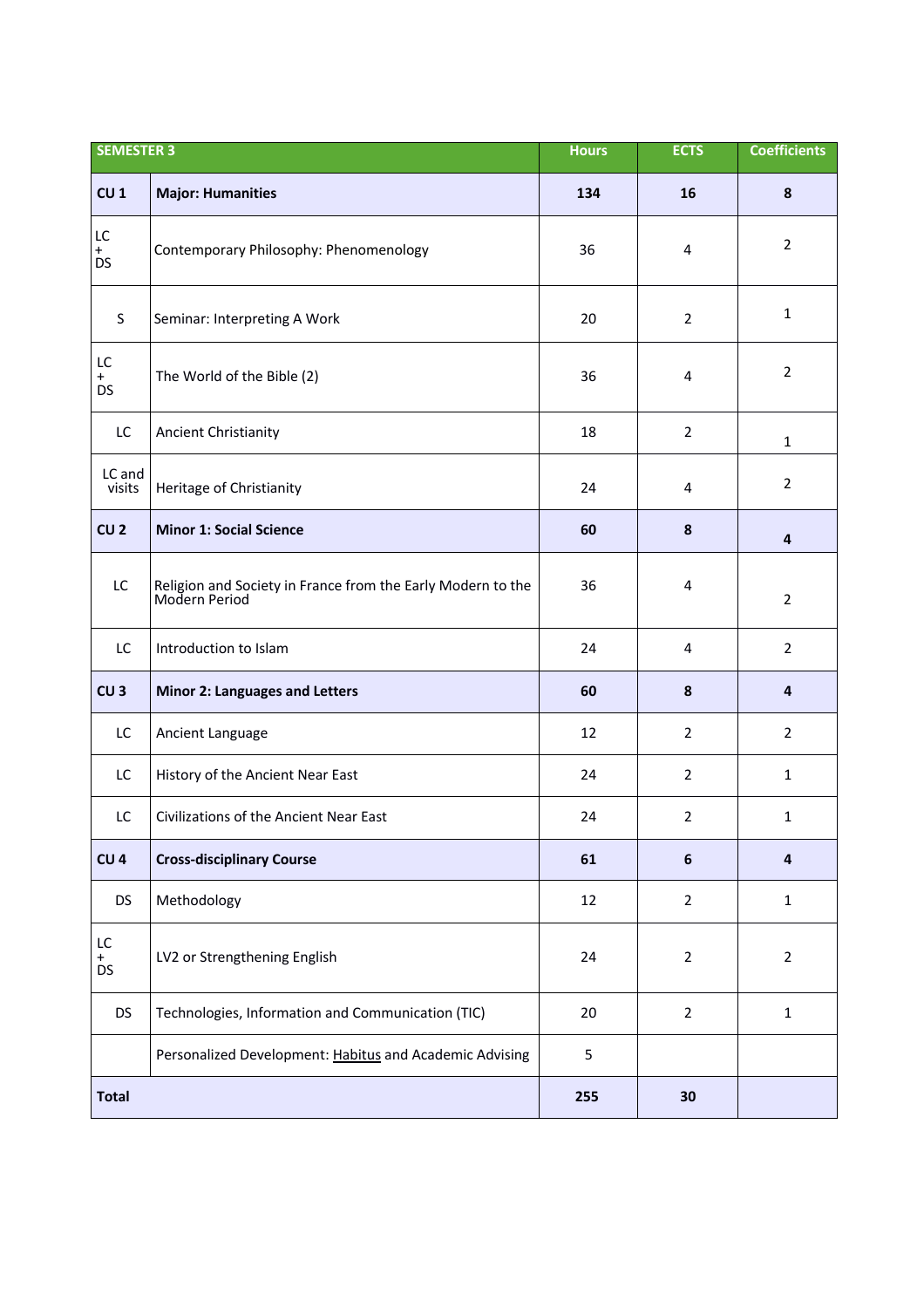| <b>SEMESTER 4</b>      |                                                         | <b>Hours</b> | <b>ECTS</b>    | <b>Coefficients</b> |
|------------------------|---------------------------------------------------------|--------------|----------------|---------------------|
| CU <sub>1</sub>        | <b>Major: Humanities</b>                                | 128          | 16             | $\pmb{8}$           |
| LC<br>$+$<br><b>DS</b> | Political Philosophy                                    | 36           | 4              | $\overline{2}$      |
| LC                     | <b>Catholic Moral Theology</b>                          | 24           | 3              | $\mathbf{1}$        |
| LC                     | Christian Anthropology                                  | 24           | 4              | $\overline{2}$      |
| LC and<br>visits       | Legacies of Christianity                                | 24           | 3              | $\overline{2}$      |
| $\sf S$                | Seminar: Interpreting a Work                            | 20           | $\overline{2}$ | $\mathbf{1}$        |
| CU <sub>2</sub>        | <b>Minor 1: Social Science</b>                          | 72           | 8              | 6                   |
| LC                     | Interculturalism                                        | 24           | 3              | $\overline{2}$      |
| LC                     | Foundation of Human Rights Law in Europe                | 24           | 3              | $\overline{2}$      |
| LC                     | Greek and Latin Heritage (FDL)                          | 24           | $\overline{2}$ | $\overline{2}$      |
| CU <sub>3</sub>        | <b>Minor 2: Languages and Letters</b>                   | 60           | 8              | 4                   |
| LC                     | Ancient Language                                        | 12           | $\overline{2}$ | $\overline{2}$      |
| LC                     | History of the Ancient Near East                        | 24           | $\overline{2}$ | $\mathbf{1}$        |
| LC                     | Civilizations of the Ancient Near East                  | 24           | $\overline{2}$ | $\mathbf{1}$        |
| CU <sub>4</sub>        | <b>Cross-disciplinary Courses</b>                       | 53           | $\bf 6$        |                     |
| <b>DS</b>              | Methodology                                             | 12           | $\overline{2}$ | $\mathbf{1}$        |
| <b>DS</b>              | English for the Humanities                              | 12           | $\overline{2}$ | $\mathbf{1}$        |
| LC<br>$_{DS}^+$        | LV2 or English enhancement                              | 24           | $\overline{2}$ | $\overline{2}$      |
|                        | Personalized Development: Habitus and Academic Advising | 5            |                |                     |
| <b>Total</b>           |                                                         | 253 or 241   | 30             |                     |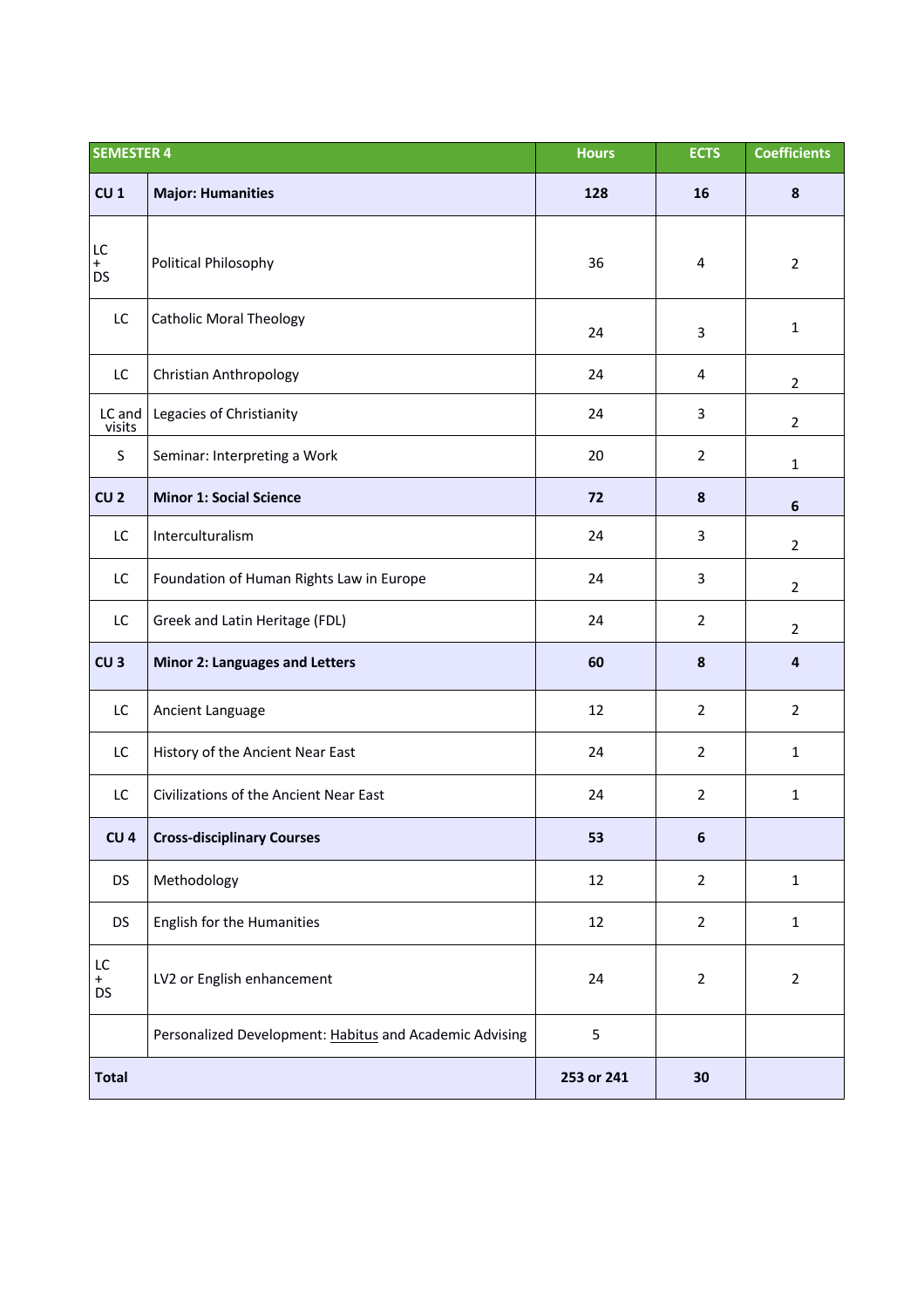| <b>SEMESTER 5</b>      |                                                         | <b>Hours</b> | <b>ECTS</b>      | <b>Coeffici</b><br>ents |
|------------------------|---------------------------------------------------------|--------------|------------------|-------------------------|
| CU <sub>1</sub>        | <b>Major: Humanities</b>                                | 116          | 16               | 8                       |
| LC                     | Philosophy of History                                   | 24           | $\overline{2}$   | $\overline{2}$          |
| LC                     | Philosophy of Religion                                  | 24           | $\overline{2}$   | $\mathbf{1}$            |
| LC                     | <b>Religion and Modernity</b>                           | 24           |                  | $\overline{2}$          |
| LC and<br>visits       | Heritage of Christianity                                | 24           | 4                | $\overline{2}$          |
| $\mathsf S$            | Seminar: Interpreting a Work                            | 20           | 3                | $\mathbf{1}$            |
| CU <sub>2</sub>        | <b>Minor 1: Social Science</b>                          | 76           | $\pmb{8}$        | 5                       |
| LC<br>$+$<br><b>DS</b> | <b>Political History</b>                                | 28           | $\overline{3}$   | $\overline{2}$          |
| LC                     | Religion and Secularism                                 | 24           | 3                | $\overline{2}$          |
| LC                     | <b>Grand Cours ICP</b>                                  | 24           | $\overline{2}$   | $\mathbf{1}$            |
| CU <sub>3</sub>        | <b>Minor 2: Languages and Letters</b>                   | 60           | ${\bf 8}$        | $\overline{4}$          |
| LC                     | Ancient Language                                        | 12           | $\overline{2}$   | $\overline{2}$          |
| LC                     | History of the Ancient Near East                        | 24           | $\overline{2}$   | $\mathbf{1}$            |
| LC                     | Civilizations of the Ancient Near East                  | 24           | $\overline{2}$   | $\mathbf{1}$            |
| CU <sub>4</sub>        | <b>Cross-disciplinary Courses</b>                       | 61           | $\boldsymbol{6}$ | $\overline{\mathbf{3}}$ |
| $\sf S$                | Methodology: Introduction to Research (1)               | 12           | $\overline{2}$   | $\overline{2}$          |
| DS                     | LV2 or Strengthening English                            | 24           | $\overline{2}$   | $\overline{2}$          |
| <b>DS</b>              | TIC & Digital Philosophy                                | 20           | $\overline{2}$   | $\mathbf{1}$            |
|                        | Personalized Development: Habitus and Academic Advising | 5            |                  |                         |
| <b>Total</b>           |                                                         | 253 or 237   | 30               |                         |